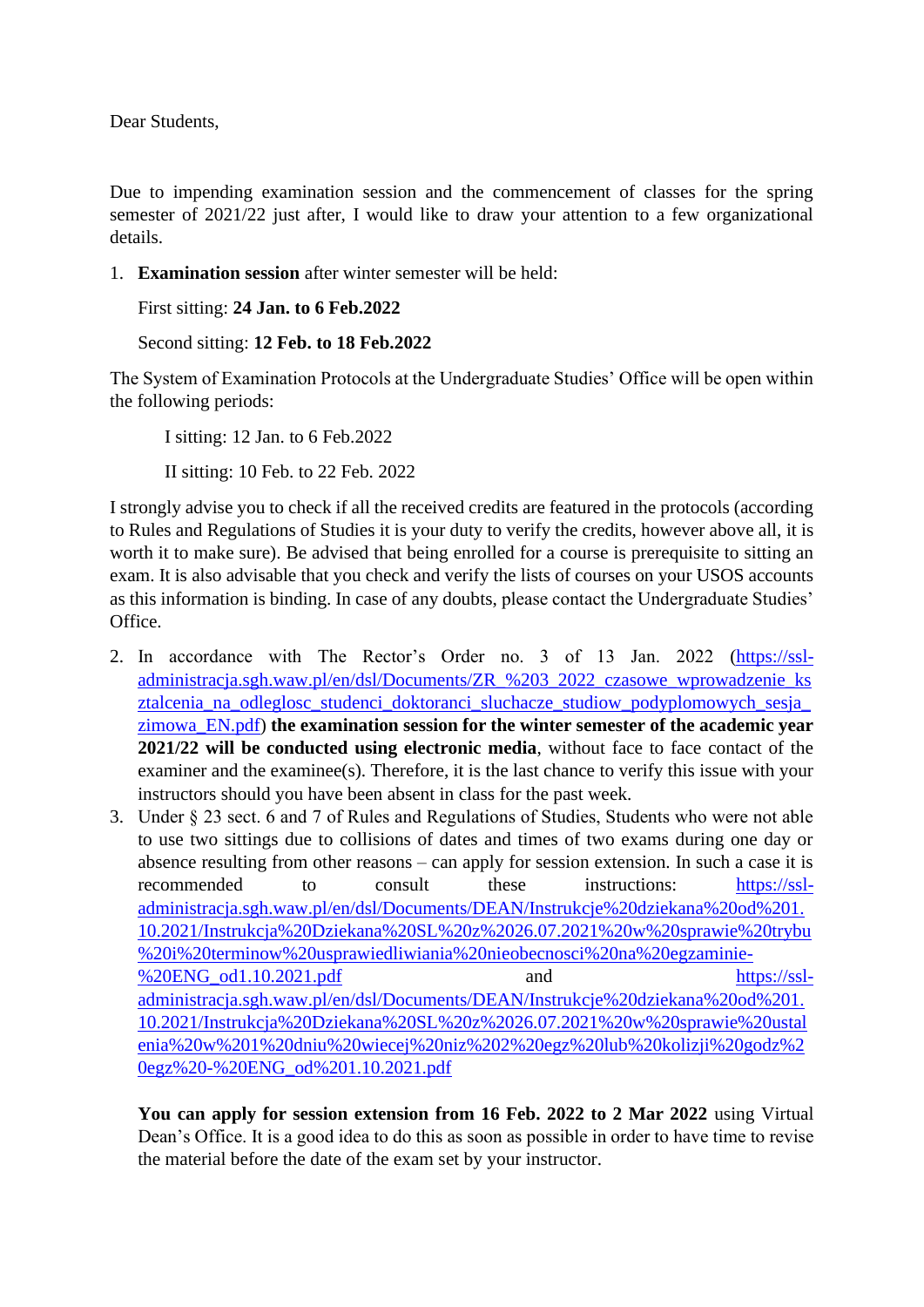Also, bear in mind, that due to the session being conducted remotely, **quarantine** does not prevent you from sitting exams and writing tests, hence it cannot be used to account for your absence during session. On the other hand, the certificates stating contraction of SARS-CoV-2 virus and need of **isolation** will be treated as medical leaves of absence. However, like other medical documents (leaves), they are not to be used selectively. In case of coronavirus contraction and any doubts concerning this, please get acquainted with the following instructions linked above.

- 4. You can file your **application for conditional enrollment or semester repetition** through the Virtual Dean's Office starting **from 16 Feb. 2022 until 4 Mar. 2022** (up to 2 weeks before the end of the session and this deadline is non-extendible!). If you should fail to receive credit in any of the courses, make sure that you get acquainted with your rights and obligations as stipulated by §28 of Rules and Regulations of Studies.
- 5. On this occasion I would also remind you about rules **regarding Certificate of Completion**:
	- Obtaining Certificate of Completion is dependent on completing courses from a specified list of basic mandatory courses, those linked with your Major and those connected to your field of study. Obtaining any 180 ECTS does not result in studies' completion. Study plans and curricula can be found in the Virtual Dean's Office here: <https://ssl-administracja.sgh.waw.pl/en/dsl/rules/plan/Pages/default.aspx> Do remember that those of you who resumed studies after resignation need to check which teaching programme is valid in their case and whether you will be able to complete it before the estimated completion time. **Bear in mind that Deans Office does not enroll you on classes in the midst of the semester and the only path to take in order to subscribe for a course is to successfully choose it during declarations through the Virtual Dean's Office.** Hence, be advised, especially if it is your last year, to confront the list of completed courses with your study programme, which should point to any discrepancies and result in you choosing whichever courses are missing – in order to be awarded certificate of completion. It is advisable to remember that ECTS for a repeated course should be counted once only. This error very often resulted in students being unable to receive certificate of completion during the past years. I would also like to remind you that during the last semester of studies you are obliged to subscribe for the Bachelor's Seminar. You can do so until the end of the penultimate semester. Should you fail to do this, the choice of Tutor will be made by the Dean, which might not be the most convenient option for you. Therefore, those of you who still have not chosen the Tutor and subscribed for the Seminar are strongly advised to do so as soon as possible.
	- Your Bachelor Thesis has to be submitted in time, the deadline being the last day of the second term of the examination session during the semester of your Seminar. **Equally, if you want to defend your thesis in July, which is a sine qua non for taking part in recruitment procedure for II cycle studies in Warsaw School of Economics, among others – you need to submit the Bachelor Thesis until 31 May 2022.** Be advised that successful submission of your Bachelor Thesis does not mean that you pass it to your Tutor. Before the deadline your paper needs to be in the APD archive, vetted for plagiarism and accepted by the Tutor. **Uploading your Bachelor Thesis to APD archive does not mean that it has been successfully submitted. In order to submit your Thesis you need acceptance and marking by the Tutor**. It is, therefore